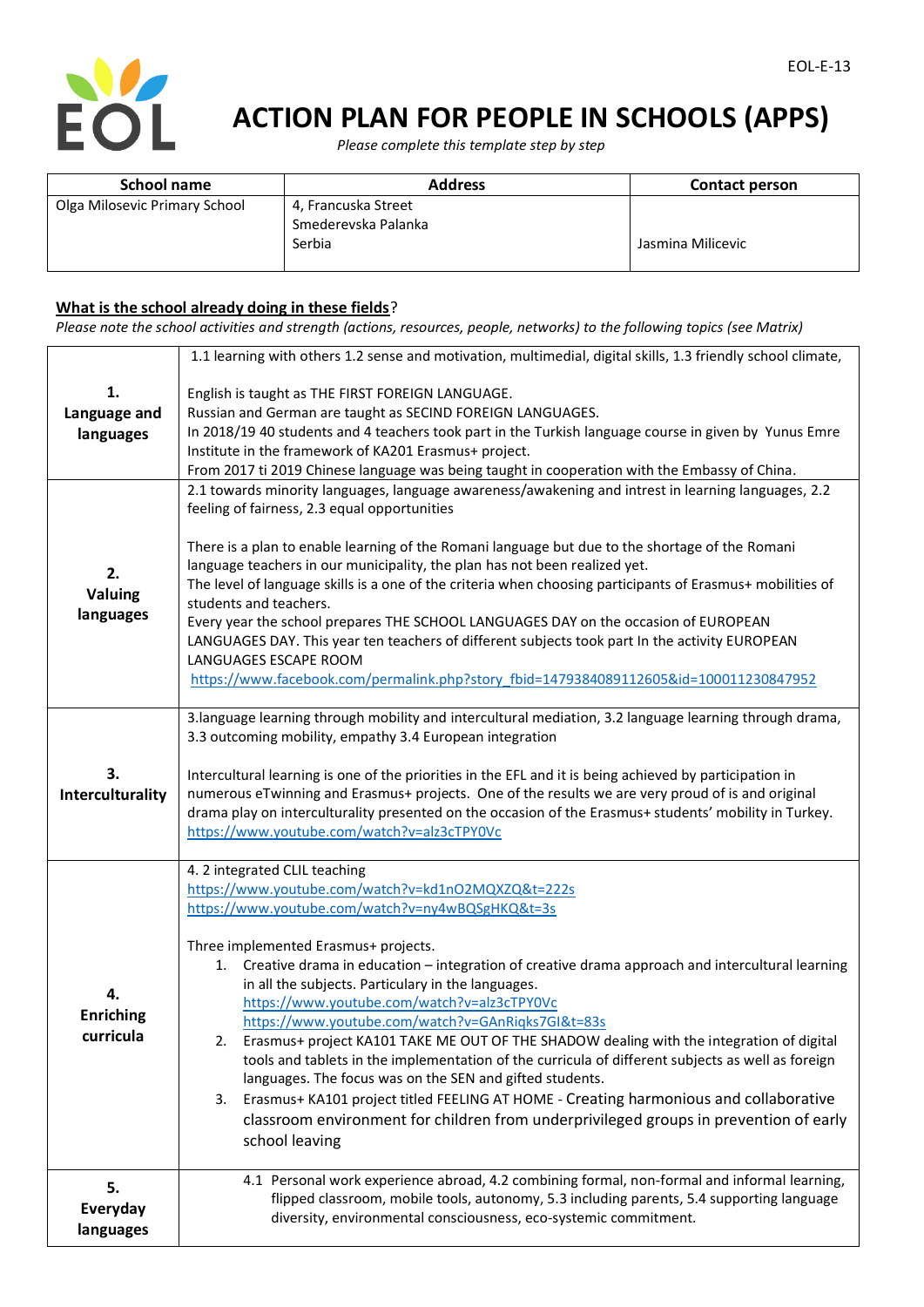| Serbian, Romani as the language of the environment.<br>Combining formal with non-formal learning, eTwinning projects, using tablets, smart phones, music and<br>films, searching the internet for the information to be presented and connected with the topic in the<br>class, linking languages with cultures.<br>Environmental learning combined with language learning<br>$\overline{\phantom{a}}$<br>https://www.youtube.com/watch?v=GAnRigks7GI&t=2108s |
|---------------------------------------------------------------------------------------------------------------------------------------------------------------------------------------------------------------------------------------------------------------------------------------------------------------------------------------------------------------------------------------------------------------------------------------------------------------|
|                                                                                                                                                                                                                                                                                                                                                                                                                                                               |

# **Priorities**

*Please note here the priorities (see Matrix)*

Plurilingualism, intercultural learning

### **Interconnections**

*Use TrEOL and find out all potential connections*

- Usage of different non-formal and informal sources of language acquirement and fostering students' learning autonomy
- Language learning tightly connected to the cultural i.e. intercultural learning and fostering the acceptance of diversity as a benefit to LL

### **Taking action**

*What could be the first steps*

*1. Designing and creating the* intercultural escape space/s/

*2.* Establishing the dynamcs, the age groups, the teachers in charge and the topics for the event/s/ INTERCULTURAL ESCAPE ADVENTURE

*3. Creating tasks and organization of the events*

*4. Including participants from other local school onsite and other European schools online.* 

#### **Project title**

Intercultural Escape adventure

### **Action plan**

|                | Phases of development                                                          | <b>Planned actions/activities</b>                                                                                                            | Involved staff                         |
|----------------|--------------------------------------------------------------------------------|----------------------------------------------------------------------------------------------------------------------------------------------|----------------------------------------|
| $\circ$<br>EAR | Period 1: Initiating draft version<br>(= on one aspect) of project<br>May-June | Staff meeting to promote the idea<br>Parents' council meeting to promote the project and<br>$\overline{\phantom{a}}$<br>ask for the consent, | Foreign<br><b>lanuages</b><br>teachers |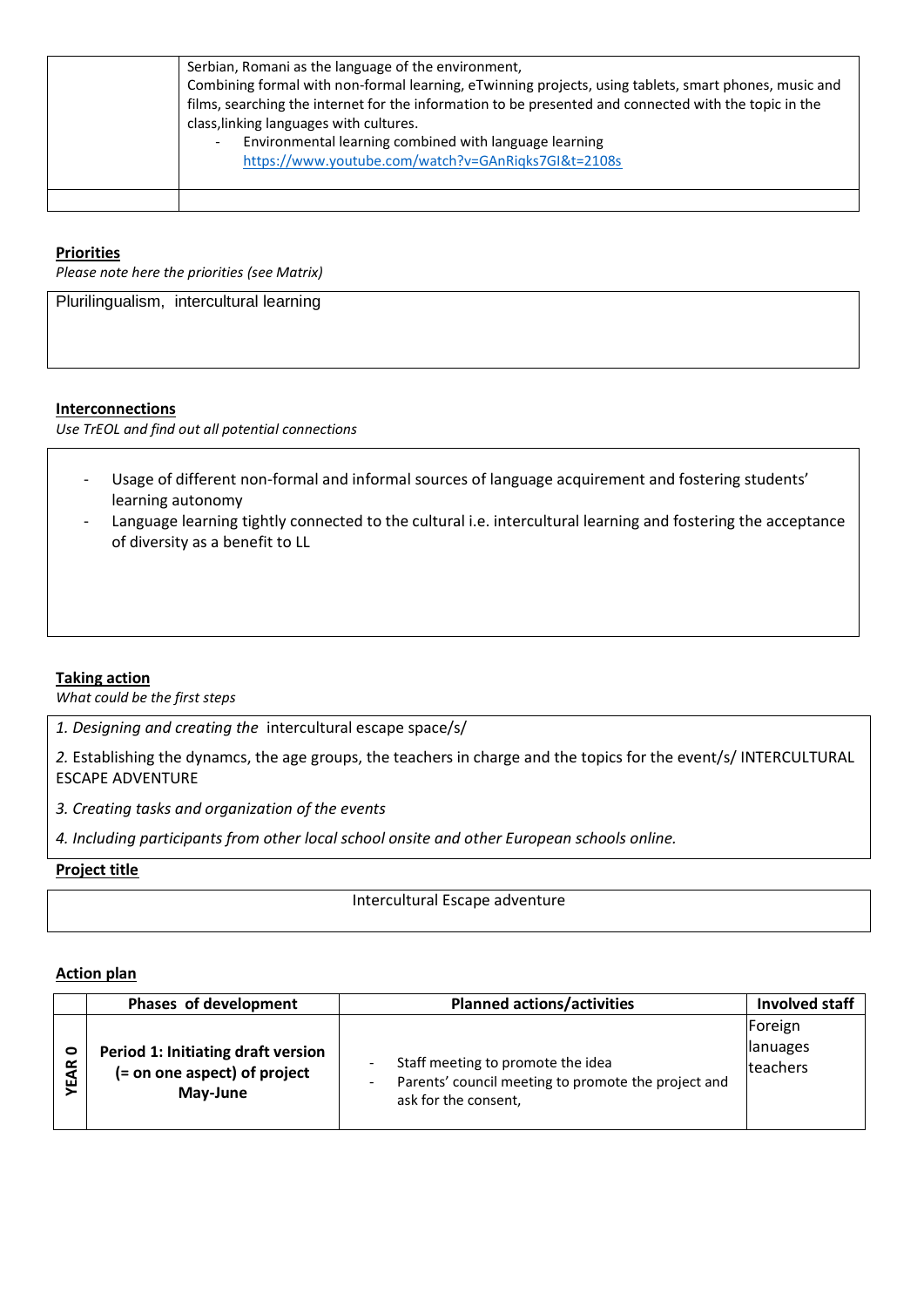|              |                                                        |                                                                                                                                                                                                                                                                                                                                                                                                                                                                                                                                                                                                                                                                                                                                                                                                                                                                                                                          | The Team for                                    |
|--------------|--------------------------------------------------------|--------------------------------------------------------------------------------------------------------------------------------------------------------------------------------------------------------------------------------------------------------------------------------------------------------------------------------------------------------------------------------------------------------------------------------------------------------------------------------------------------------------------------------------------------------------------------------------------------------------------------------------------------------------------------------------------------------------------------------------------------------------------------------------------------------------------------------------------------------------------------------------------------------------------------|-------------------------------------------------|
|              |                                                        | Detailed planning of the steps, activities<br>The selection of the teachers to coordinate and                                                                                                                                                                                                                                                                                                                                                                                                                                                                                                                                                                                                                                                                                                                                                                                                                            | the social group<br>of subjects                 |
|              | <b>Period 2: Planning</b>                              | lead the activities of the intercultural Escape                                                                                                                                                                                                                                                                                                                                                                                                                                                                                                                                                                                                                                                                                                                                                                                                                                                                          |                                                 |
|              | <b>August - September</b>                              | space                                                                                                                                                                                                                                                                                                                                                                                                                                                                                                                                                                                                                                                                                                                                                                                                                                                                                                                    |                                                 |
|              |                                                        | <b>Equipping the intercultural Escape space</b>                                                                                                                                                                                                                                                                                                                                                                                                                                                                                                                                                                                                                                                                                                                                                                                                                                                                          |                                                 |
|              |                                                        | /interactive white board, the sound system for<br>video conferencing, the adequate furniture,                                                                                                                                                                                                                                                                                                                                                                                                                                                                                                                                                                                                                                                                                                                                                                                                                            |                                                 |
|              |                                                        |                                                                                                                                                                                                                                                                                                                                                                                                                                                                                                                                                                                                                                                                                                                                                                                                                                                                                                                          |                                                 |
| <b>YEAR1</b> | <b>Period 3: Implementing</b><br>September - April     | The Intecultural Escape Adventure will be organized<br>three times a year. The team of teachers teaching<br>languages and social studies consists of 12 teachers -<br>English, German, Russian, Serbian, history, geography,<br>religious education and civic education. They will work<br>on creation of tasks to be given to students to solve in<br>order to "free themselves" from the escape space.<br>The tasks will have an intercultural nature and some of<br>them will be created by using web 2.0 tools.<br>One of the three escpe spaces will be outdoor in the<br>town. The tasks will be connected to the places of<br>interest of our town, and the participants will be also<br>our eTwinning partner schools from Greece, Turkey<br>and Malta who will take part online. The students<br>from four loca schools will participate in the activity as<br>teams. The students will be equipped with mobile | The Team for<br>the social group<br>of subjects |
|              |                                                        | phones and the app GEOCACHING. The caches will be<br>hidden in the vicinity of impotant places in our town.<br>The caches will containg various intercultural tasks in<br>different languages.<br>The tasks will be designed in such a way that online<br>participants can also join the activity                                                                                                                                                                                                                                                                                                                                                                                                                                                                                                                                                                                                                        |                                                 |
|              |                                                        |                                                                                                                                                                                                                                                                                                                                                                                                                                                                                                                                                                                                                                                                                                                                                                                                                                                                                                                          | The project                                     |
|              |                                                        | Evaluation of the work                                                                                                                                                                                                                                                                                                                                                                                                                                                                                                                                                                                                                                                                                                                                                                                                                                                                                                   | team                                            |
|              | <b>Period 4: Evaluating</b>                            | The number of teachers engaged,<br>The number of students participating                                                                                                                                                                                                                                                                                                                                                                                                                                                                                                                                                                                                                                                                                                                                                                                                                                                  |                                                 |
|              | interim report, September                              | The number of activities performed in the café                                                                                                                                                                                                                                                                                                                                                                                                                                                                                                                                                                                                                                                                                                                                                                                                                                                                           |                                                 |
|              |                                                        |                                                                                                                                                                                                                                                                                                                                                                                                                                                                                                                                                                                                                                                                                                                                                                                                                                                                                                                          |                                                 |
|              |                                                        |                                                                                                                                                                                                                                                                                                                                                                                                                                                                                                                                                                                                                                                                                                                                                                                                                                                                                                                          | The project                                     |
|              |                                                        | A satisfaction survey of Ts and Sts.                                                                                                                                                                                                                                                                                                                                                                                                                                                                                                                                                                                                                                                                                                                                                                                                                                                                                     | team                                            |
|              | <b>Period 5: Evaluating</b>                            | Testing of the sample group on the level of<br>linguistic skill and intercultural competence                                                                                                                                                                                                                                                                                                                                                                                                                                                                                                                                                                                                                                                                                                                                                                                                                             |                                                 |
|              | Final report #1, October                               | measured                                                                                                                                                                                                                                                                                                                                                                                                                                                                                                                                                                                                                                                                                                                                                                                                                                                                                                                 |                                                 |
|              |                                                        |                                                                                                                                                                                                                                                                                                                                                                                                                                                                                                                                                                                                                                                                                                                                                                                                                                                                                                                          |                                                 |
|              |                                                        |                                                                                                                                                                                                                                                                                                                                                                                                                                                                                                                                                                                                                                                                                                                                                                                                                                                                                                                          | The project                                     |
|              |                                                        | Dissemination of the project at school, to the                                                                                                                                                                                                                                                                                                                                                                                                                                                                                                                                                                                                                                                                                                                                                                                                                                                                           | team, school                                    |
|              | Period 6: Finalizing whole school                      | parents, locally, nationally                                                                                                                                                                                                                                                                                                                                                                                                                                                                                                                                                                                                                                                                                                                                                                                                                                                                                             | principal,                                      |
|              | EOL project, May - June                                |                                                                                                                                                                                                                                                                                                                                                                                                                                                                                                                                                                                                                                                                                                                                                                                                                                                                                                                          | parents,<br>teachers of                         |
|              |                                                        |                                                                                                                                                                                                                                                                                                                                                                                                                                                                                                                                                                                                                                                                                                                                                                                                                                                                                                                          | other school                                    |
|              |                                                        | Planning the activities, the dynamics, the                                                                                                                                                                                                                                                                                                                                                                                                                                                                                                                                                                                                                                                                                                                                                                                                                                                                               | The Team for                                    |
| <b>YEAR</b>  | <b>Period 7: Planning</b><br><b>August - September</b> | participants for the second year                                                                                                                                                                                                                                                                                                                                                                                                                                                                                                                                                                                                                                                                                                                                                                                                                                                                                         | the social group                                |
|              |                                                        |                                                                                                                                                                                                                                                                                                                                                                                                                                                                                                                                                                                                                                                                                                                                                                                                                                                                                                                          | of subjects                                     |